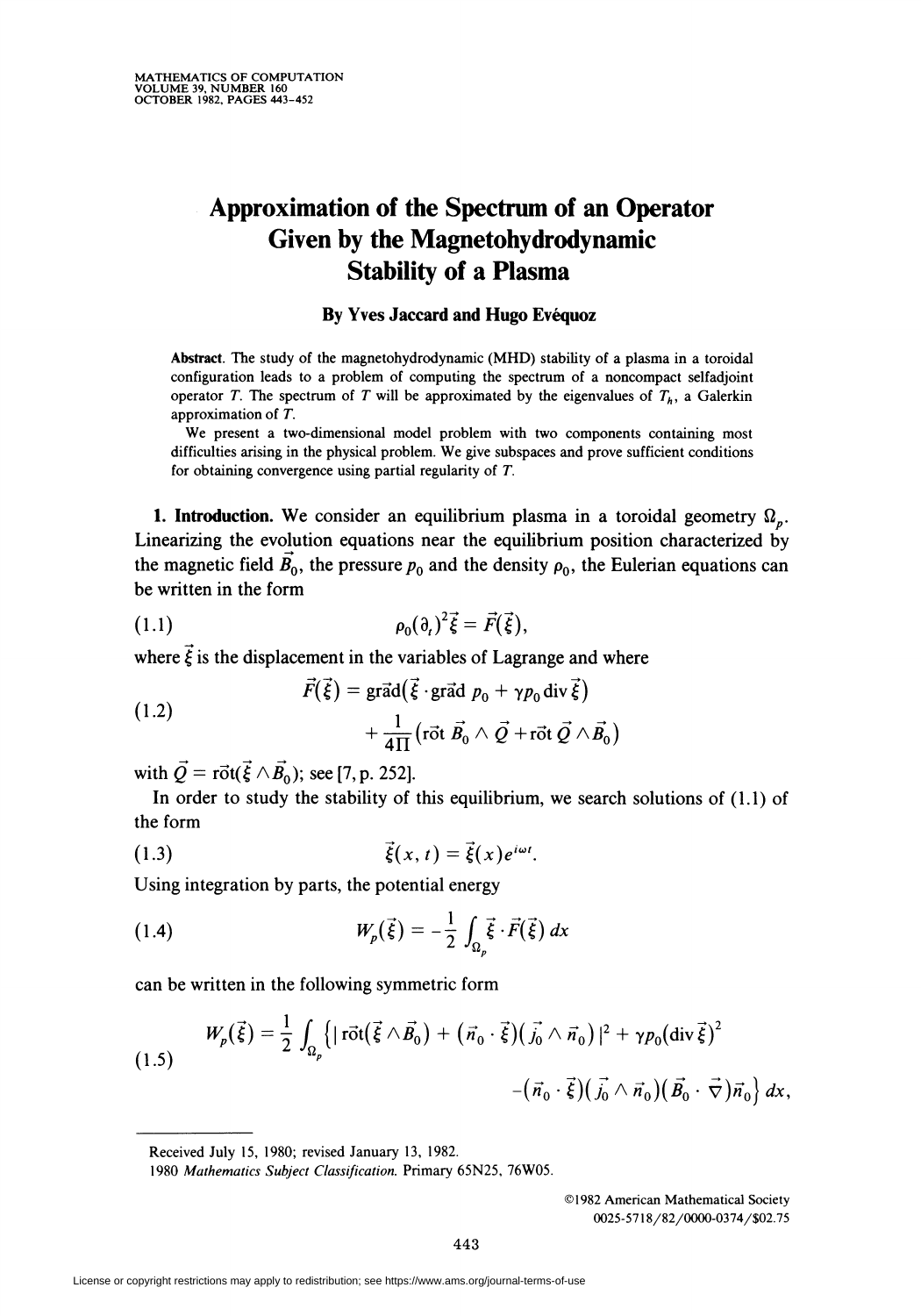where  $\vec{J}_0 =$  rot  $\vec{B}_0$ /4 $\Pi$  and  $\vec{n}_0 = -|\text{grad } p_0|^{-1}$  grad  $p_0$  is the external unit normal to the isobar.

Moreover, by the energy principle,  $\vec{\xi}(x)$  is a stationary point of the form

$$
(1.6) \t\t\t W_p(\vec{\xi}) - W_c(\vec{\xi})
$$

where

(1.7) 
$$
W_c(\vec{\xi}) = \frac{1}{2} \omega^2 \int_{\Omega_\rho} \rho_0 |\vec{\xi}|^2 dx
$$

is the kinetic energy.

Then the solutions (1.3) belong to the invariant subspaces of the selfadjoint operator T defined by

$$
(1.8) \t a(T\vec{\xi},\vec{\zeta})=b(\vec{\xi},\vec{\zeta})
$$

for all displacement  $\vec{\zeta}$ , where  $a(\cdot, \cdot)$  and  $b(\cdot, \cdot)$  are sesquilinear forms such that  $a(\vec{\xi}, \vec{\xi}) = W_p(\vec{\xi})$  and  $b(\vec{\xi}, \vec{\xi}) = W_c(\vec{\xi})/\omega^2$ .

On the other hand,  $1/\omega^2$  belongs to the spectrum of T and the stability criterion bears upon the sign of  $\omega^2$ .

Supposing the revolution symmetry of the equilibrium system relative to the axis  $O_z$ . Parametrizing the toroidal domain  $\Omega_p$  by the cylindrical coordinates (r,  $\varphi$ , z), eliminating the angular variable  $\varphi$  by means of Fourier series and by a change of the two other independent variables in some polar-like coordinates using physical properties of  $\vec{B}_0$ ,  $p_0$  and  $\rho_0$ , we describe a section of the torus with specific variables  $(s, \chi)$  lying in the rectangular domain  $\Omega = [0, 1] \times [0, 2\pi]$ . The magnetic surfaces are given by the equation  $s = constant$ .

Applying simultaneously a change of the dependent variables  $(\xi_r, \xi_\varphi, \xi_z) \rightarrow$  $(X, Y, V), W_p(\vec{\xi})$  and  $W_c(\vec{\xi})$  can be written

$$
W_{p} = \frac{\Pi}{2} \int_{\Omega} \frac{ds}{s} d\chi \left\{ \frac{4\psi_{s}r^{3} s^{2}}{qr^{4} B_{p}^{2}} \Big| \frac{1}{q} \partial_{\chi} X + in \chi \Big|^{2} + \frac{\tau^{3}}{q \psi_{s}} | \partial_{s} X + \partial_{\chi} V |^{2} \right. \\ + \frac{qr^{2} B_{p}^{2}}{r \psi_{s} s^{2}} \Big| s \partial_{s} \Big( \frac{\tau}{q} X \Big) + s \partial_{\chi} \Big( \frac{\tau}{q} V \Big) + s \theta \tau \Big( \frac{1}{q} \partial_{\chi} X + in X \Big) \\ -s \tau \Big( \frac{1}{q} \partial_{\chi} V + in V \Big) + \frac{2 \psi_{s} j_{\varphi} r s^{2}}{r q B_{p}^{2}} X \Big|^{2} \\ + \frac{\gamma p_{0} \tau}{qr^{2} \psi_{s}} \Big| \partial_{s} (r^{2} X) + \partial_{\chi} (r^{2} V) + q \Big( \frac{1}{q} \partial_{\chi} (r^{2} Y) + in r^{2} Y \Big) \Big|^{2} \\ - \frac{8 \tau K r^{2} \psi_{s} s^{2}}{q} |X|^{2} \Big\}
$$
  
(1.10)  $W_{c} = \omega^{2} \Pi \int_{\Omega} \frac{ds}{s} d\chi \rho_{0} \Big\{ \frac{2 \psi_{s} r s^{2}}{q B_{s}^{2}} |X|^{2} + \frac{r^{4} q \tau}{2 \psi_{s}} |Y|^{2} + \frac{r^{6} q B_{p}^{2}}{2 \tau \psi_{2}} |V + Y - \theta X|^{2} \Big\}$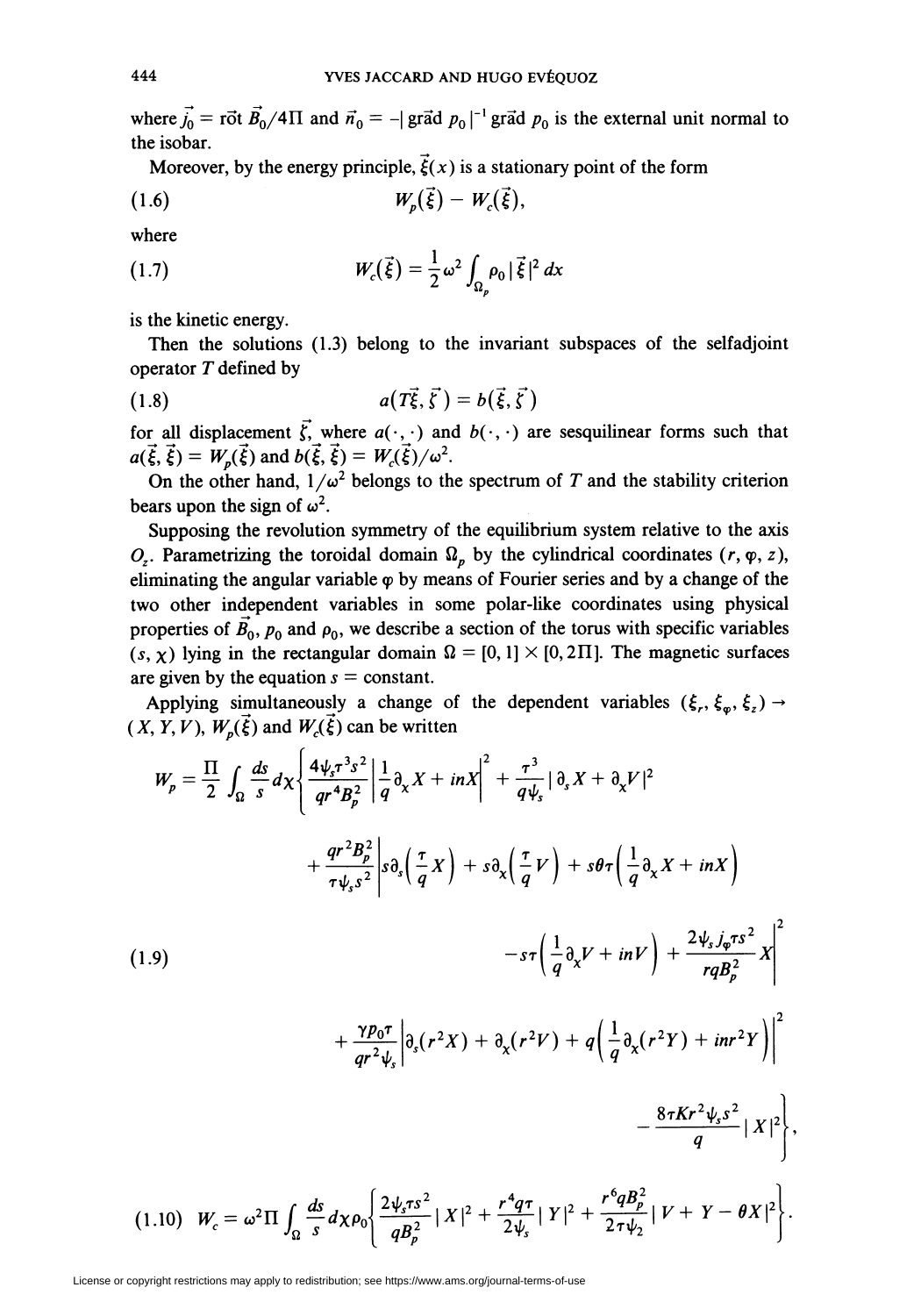The quantities  $\psi_s$ ,  $\tau$ ,  $q$ ,  $B_p$ ,  $\theta$ ,  $j_\varphi$ , and K depend on the geometry  $\Omega_p$  and on the fields  $B_0$  and  $p_0$ ; see [1] and [5].

In order to eliminate the singularity of (1.9) and (1.10) for  $s = 0$ , we consider the operator  $T$  associated to a plasma without vacuum region evolving in a toroidal crown (let us mention that this singularity is such that the space of displacements is not a product space; see [6, Annexe A]).

The spectral convergence of a Galerkin discretization of  $T$  for a one-dimensional plasma situation has been studied by J. Rappaz [8]. The two-dimensional problem involves new types of difficulties and requires other methods of treatment. In particular, V and Y admit in (1.9) only one partial derivative with respect to  $\chi$ , and this fact requires the construction of an unconventional Sobolev space. On the other hand, an untraditional result of directional and global regularity of the operator allows for coupling terms of (1.9).

For the sake of simplicity, we shall however restrict ourselves here to a similar two-component problem. In our thesis, we have obtained results for a rather general framework which includes in particular the one-dimensional plasma situation studied by J. Rappaz in [8]. On the other hand, H. Evéquoz analyzes in [3] a nonconforming finite element method for the same type of problem. These numerical schemes are used successfully in several laboratories for plasma physics, in particular in the CRPP of the Federal Institute of Technology, Lausanne.

Let us describe a theoretical general method for spectral approximation of T (Galerkin's method): Let U be a complex Hilbert space with scalar product  $(\cdot, \cdot)_U$ and  $\{U_h\}_{0\leq h\leq 1}$  be a family of closed subspaces. Let  $T: U \rightarrow U$  and  $T_h: U_h \rightarrow U_h$  be the operators defined by  $a(Tu, v) = b(u, v)$   $\forall u, v \in U$  and  $a(T_h u, v) = b(u, v)$  $\forall u, v \in U_h$ , where  $a(\cdot, \cdot)$  and  $b(\cdot, \cdot)$  are continuous sesquilinear forms (linear in the first argument and antilinear in the second). We suppose that  $a(\cdot, \cdot)$  is coercive on U. Let  $p_h: U \to U_h$  be the  $(\cdot, \cdot)_U$ -projection.

J. Descloux, N. Nassif and J. Rappaz showed in [2] that the eigenvalues and eigenvectors of  $T<sub>h</sub>$  are "good approximations" of the spectrum and invariant subspaces of  $T$  if the following properties hold:

$$
\text{(P1)} \qquad \lim_{h \to 0} \, \sup_{u \in U_h; \, \|u\|_{U} = 1} \|(I - p_h) T u\|_{U} = 0.
$$

$$
\lim_{h \to 0} \| (I - p_h)u \|_{U} = 0, \quad \forall u \in U.
$$

When  $T$  is compact, the following classical proposition shows that  $(P2)$  implies  $(P1)$ .

PROPOSITION 1.1. Let B be a Banach space with norm  $\|\cdot\|_B$  and Z: B  $\rightarrow U$  a linear continuous operator. If property (P2) holds and if  $Z$  is compact, then we have

$$
\lim_{h \to 0} \sup_{u \in B; \|u\|_{U} = 1} \| (I - p_{h}) Z u \|_{U} = 0.
$$

In this paper, we shall construct a family of finite element subspaces  $\{U_h\}_{0\leq h\leq 1}$ associated to the preceding MHD stability problem for which we shall verify that conditions (PI) and (P2) are satisfied.

2. The Exact Problem. Partial Regularity of the Operator. Let  $\Omega = (0,1) \times (0,1)$  $\subset \mathbb{R}^2$ . We denote by  $(x, y)$  the independent variables in  $\mathbb{R}^2$ .

Let  $\mathcal{D} = \{u/\overline{\Omega} \mid u \in C^{\infty}(\mathbb{R} \times [0,1]), u \text{ is 1-periodic in the variable } x\} \subset C^{\infty}(\overline{\Omega})$ and  $\mathcal{D}_0 = \{u \in \mathcal{D} \mid \exists \varepsilon > 0 \text{ depending on } u \text{ such that } \text{supp}(u) \subset [0,1] \times [\varepsilon, 1 - \varepsilon] \}.$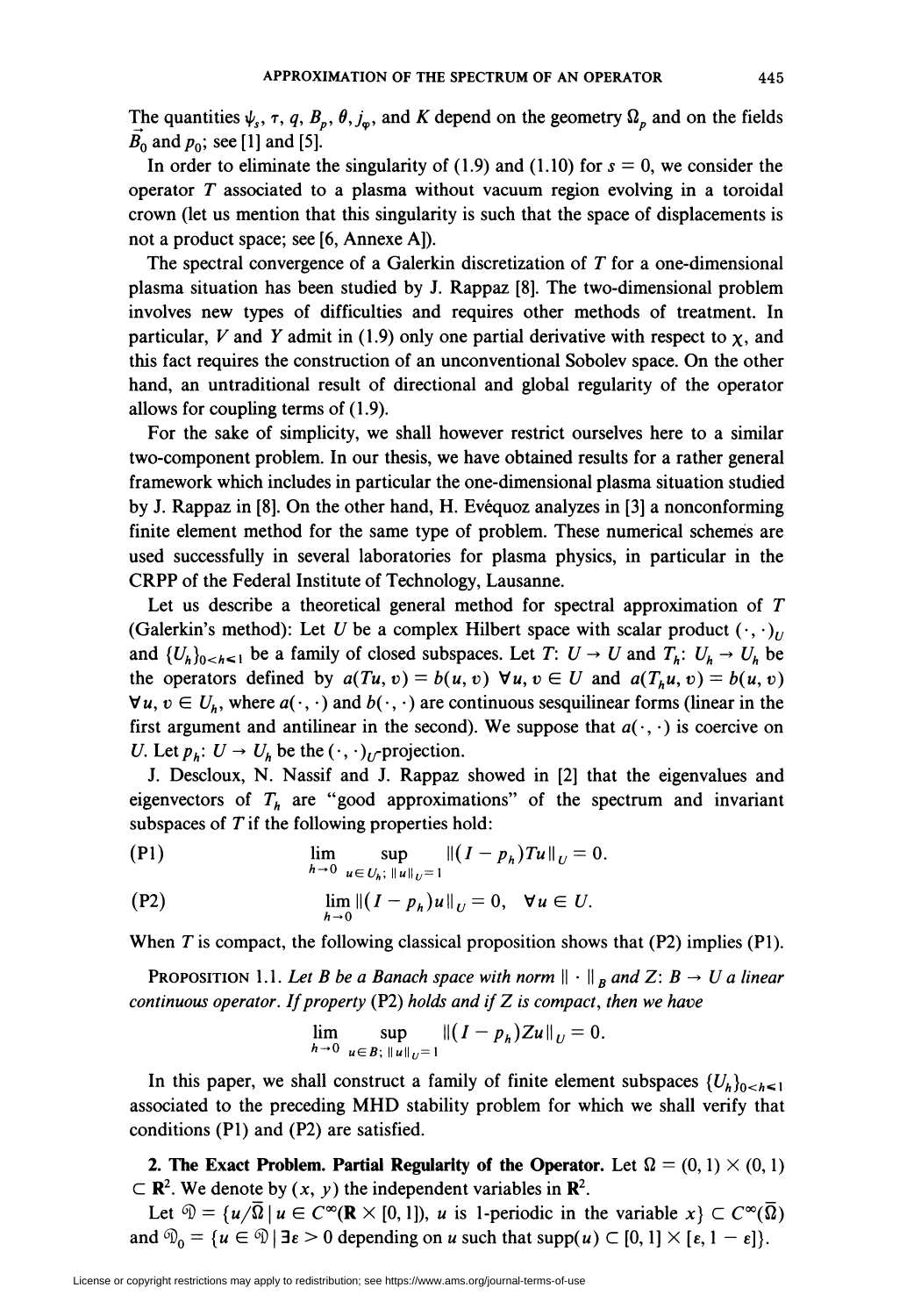Let  $V^1$  be the completion of  $\mathcal{D}$  for the norm

$$
||u||_{1,\Omega} = (||u||_{0,\Omega}^2 + ||\partial_x u||_{0,\Omega}^2 + ||\partial_y u||_{0,\Omega}^2)^{1/2}
$$

 $(\|\cdot\|_{0,\Omega})$  is the norm in  $L^2(\Omega)$ ,  $U^1$  be the closure of  $\mathcal{D}_0$  in  $V^1$ ,  $V^2$  be the completion of  $\mathfrak D$  for the norm  $||u||_{1,x,\Omega} = (||u||_{0,\Omega}^2 + ||\partial_x u||_{0,\Omega}^2)^{1/2}$ ,  $U^2$  be the closure of  $\mathfrak D_0$  in  $V^2$ (we have  $U^2 = V^2$ ),  $V = V^1 \times V^2$  with the norm

$$
||u||_V = (||u^1||_{1,\Omega}^2 + ||u^2||_{1,x,\Omega})^{1/2},
$$

where  $u = (u^1, u^2) \in V$  and  $U = U^1 \times U^2$ . We denote by  $(\cdot, \cdot)_V$  the scalar product of V which induces the norm  $|| \cdot ||_V$ .

Consider the hermitian sesquilinear forms  $a(\cdot, \cdot)$  and  $b(\cdot, \cdot): V \times V \rightarrow \mathbb{C}$  defined by  $a(u, v) = \int_{\Omega} [v]^*A[u]$  and  $b(u, v) = \int_{\Omega} (v)^*B(u)$  where A (resp. B) is a 5 × 5 (resp. 2  $\times$  2) hermitian matrix with coefficients in  $\mathcal{D}$ ,  $[u] = (u^1, \partial_x u^1, \partial_y u^1, u^2, \partial_x u^2)$ ,  $[v] = (v^1, \partial_x v^1, \partial_y v^1, v^2, \partial_x v^2), \{u\} = (u^1, u^2)$  and  $\{v\} = (v^1, v^2)$ . Suppose that  $a(\cdot, \cdot)$ is coercive on U, and define the linear continuous selfadjoint operator T:  $U \rightarrow U$  by  $a(Tu, v) = b(u, v)$   $\forall u, v \in U$ .

THEOREM 2.1. If  $u \in U$ , then  $(\partial_x)^i T u \in U$   $\forall 0 \le i \le 2$ , and there exists  $c > 0$ independent of u such that

$$
\sum_{i=0}^2 ||(\partial_x)^i T u||_V \leq c ||u||_V.
$$

The proof which relies strongly on the property of periodicity of  $U$  is obtained in [6] by the differential quotient method; see, for example, [4].

3. Discretization Subspaces. The choice of the subspaces is connected to the coupling terms. Using the same subspaces for each component of the one-dimensional problem, Rappaz shows, for example in [8], the existence of a suite of eigenvalues of  $T<sub>h</sub>$  that converges in the resolvent set of T. This type of phenomenon, so-called "spectral pollution", can appear when property (PI) is unsatisfied. The intuitive argument that suggests the choice of the discretization subspaces is the following:

Let  $\delta a(\cdot, \cdot)$  be the part of  $a(\cdot, \cdot)$  exclusively constituted by coupling terms. Setting  $a_0(\cdot, \cdot) = a(\cdot, \cdot) - \delta a(\cdot, \cdot)$ , we define  $T_0$  and R by  $a_0(T_0u, v) = b(u, v)$  and  $a_0(Ru, v) = \delta a(u, v)$ . We have the relation

$$
(I + R)(T - T_h) = T_0 - T_{0h} - (R - R_h)T_h.
$$

Supposing (P1) for  $T_0$ , we must prove a similar property for R. For the term  $\int_{\Omega} \partial_{\nu} u^1 \bar{v}^2$ , the approximation property holds when  $\partial_{\nu} u^1$  belongs to the subspace discretizing the second component. In this way, we choose a subspace  $U_h = U_h^1 \times U_h^2$ such that  $\partial_{\nu}u^1$  and  $u^2$  have the same form,  $\forall u = (u^1, u^2) \in U_h$ .

Let  $H^1(0,1)$  be the Sobolev space of the functions  $f \in L^2(0,1)$  such that  $f' \in$  $L^2(0,1)$ ,  $H^1_{\#}(0,1) = \{f \in H^1(0,1) | f(0) = f(1)\}\$ and  $H^1_0(0,1) = \{f \in H^1(0,1) | f(0)$  $= f(1) = 0$ .

For  $r_1, r_2 \in \mathbb{N}$ , we denote by  $P_{r_1, r_2}$  the space of polynomials of two variables of degree  $\leq r_1$  in the first variable and  $\leq r_2$  in the second one.  $P_{r_1}$  is the space of polynomials of one variable of degree  $\leq r_1$ .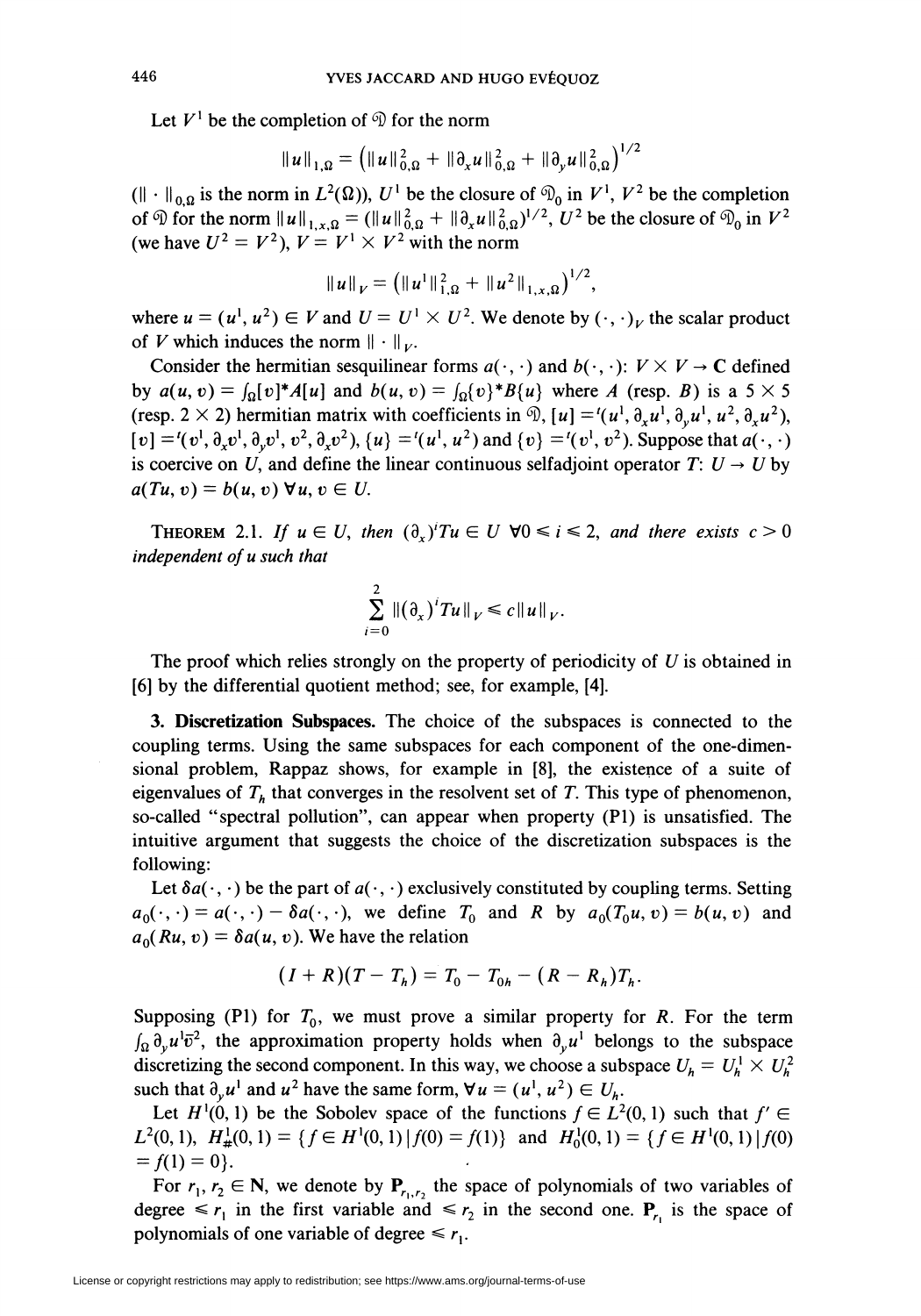For  $0 < h \le 1$  such that  $N_h = 1/h \in \mathbb{N}$ , let  $x_i = ih$  and  $y_i = jh$   $\forall 0 \le i, j \le N_h$ ,  $R_{ij} = (x_{i-1}, x_i) \times (y_{i-1}, y_i)$   $\forall 1 \le i, j \le N_h$  and  $\mathcal{R}_h = \{R_{ij} | 1 \le i, j \le N_h\}$ . Let  $r \in \mathbb{N}, r \geq 1$  be fixed. Define

$$
U_h^1 = \{ u \in U^1 | u/R \in \mathbf{P}_{r,r} \forall R \in \mathcal{R}_h \},
$$
  

$$
U_h^2 = \{ u \in U^2 | u/R \in \mathbf{P}_{r,r-1} \forall R \in \mathcal{R}_h \}
$$

and  $U_h = U_h^1 \times U_h^2$ . Note that  $U_h^2$  contains discontinuous functions if  $N_h \ge 2$ . Set

$$
P_h(0,1) = \{ f \in H^1_{\#}(0,1) | f/(x_{i-1}, x_i) \in \mathbf{P}, \forall 1 \le i \le N_h \},
$$
  
\n
$$
Q_h^1(0,1) = \{ f \in H_0^1(0,1) | f/(y_{j-1}, y_j) \in \mathbf{P}, \forall 1 \le j \le N_h \},
$$
  
\n
$$
Q_h^2(0,1) = \{ f \in L^2(0,1) | f/(y_{j-1}, y_j) \in \mathbf{P}_{r-1} \forall 1 \le j \le N_h \}
$$

One can verify that

$$
U_h^1 = P_h(0,1) \otimes Q_h^1(0,1) = \left\{ \sum_{n=1}^l f_n(x) g_n(y) | f_n \in P_h(0,1), g_n \in Q_h^1(0,1), l \in \mathbb{N} \right\},\
$$

and  $U_h^2 = P_h(0, 1) \otimes Q_h^2(0, 1)$ .

The essential property of  $U_h$  which will allow us to prove condition (P1) is the following: if  $u = (u^1, u^2) \in U_h$ , then  $\partial_y u^1(x, \cdot)$  and  $u^2(x, \cdot)$  are both in the same space  $Q_h^2(0, 1)$   $\forall x \in (0, 1)$ . This property is used in the proof of Lemma 5.3.

Define furthermore the infinite-dimensional subspaces  $W_h^1 = H^1_{\#}(0, 1) \otimes Q_h^1(0, 1)$ ,  $W_h^2 = H^1_{\#}(0, 1) \otimes Q_h^2(0, 1)$  and  $W_h = W_h^1 \times W_h^2$ . We have  $U_h \subset W_h \subset U$ .

**4. Results.** Let  $p_h: U \to U_h$  be the  $(\cdot, \cdot)_V$ -projection.

**THEOREM 4.1.** There exists  $\epsilon_h > 0$  with  $\lim_{h \to 0} \epsilon_h = 0$  such that

$$
||(I - ph)Tu||V \le \varepsilonh||u||V \quad \forall u \in Wh.
$$

THEOREM 4.2.  $\lim_{h\to 0}||(I - p_h)u||_V = 0$   $\forall u \in U$ .

Theorems 4.1 and 4.2 show that the properties (P1) and (P2) are simultaneously satisfied for the triples  $(U, {U_h}_{0 \le h \le 1}, T)$  and  $(U, {W_h}_{0 \le h \le 1}, T)$ .

**5. Proof.** The density of  $\mathcal{D}_0 \times \mathcal{D}_0$  in U and classical results of interpolation imply Theorem 4.2. Let us prove Theorem 4.1 in some detail.

For  $n \in \mathbb{N}$ , we denote by  $H_{r}^{n}(\Omega)$  the completion of  $\mathcal{D}$  for the norm

$$
||u||_{n,x,\Omega} = \left(\sum_{i=0}^n ||(\partial_x)^i u||_{0,\Omega}^2\right)^{1/2}.
$$

Let

$$
H_{\#}^{n}(0,1) = \left\{ f \in L^{2}(0,1) \, | \, f^{(i)} \in L^{2}(0,1) \, \forall 0 \leq i \leq n, f^{(i)}(0) \right\}
$$
\n
$$
= f^{(i)}(1) \, \forall 0 \leq i \leq n-1 \right\}
$$

with the norm  $|| f ||_{n,(0,1)} = (\sum_{i=0}^{n} || f^{(i)} ||_{0,(0,1)}^2)^{1/2} (|| \cdot ||_{0,(0,1)})$  is the norm in  $L^2(0,1)$ ). We have that  $U^2 = V^2 = H_x^1(\Omega)$ .

Let  $\alpha(\cdot, \cdot)$ :  $H_x^1(\Omega) \times H_x^1(\Omega) \to \mathbb{C}$  and  $\beta(\cdot, \cdot)$ :  $L^2(\Omega) \times H_x^1(\Omega) \to \mathbb{C}$  be the two sesquilinear forms defined by

$$
\alpha(u,v)=\sum_{k,\tilde{k}=0}^1\int_{\Omega}\alpha_{k,\tilde{k}}(\partial_x)^ku\overline{(\partial_x)^kv}\quad\text{and}\quad\beta(u,v)=\int_{\Omega}\beta u\overline{(\partial_x)^kv},
$$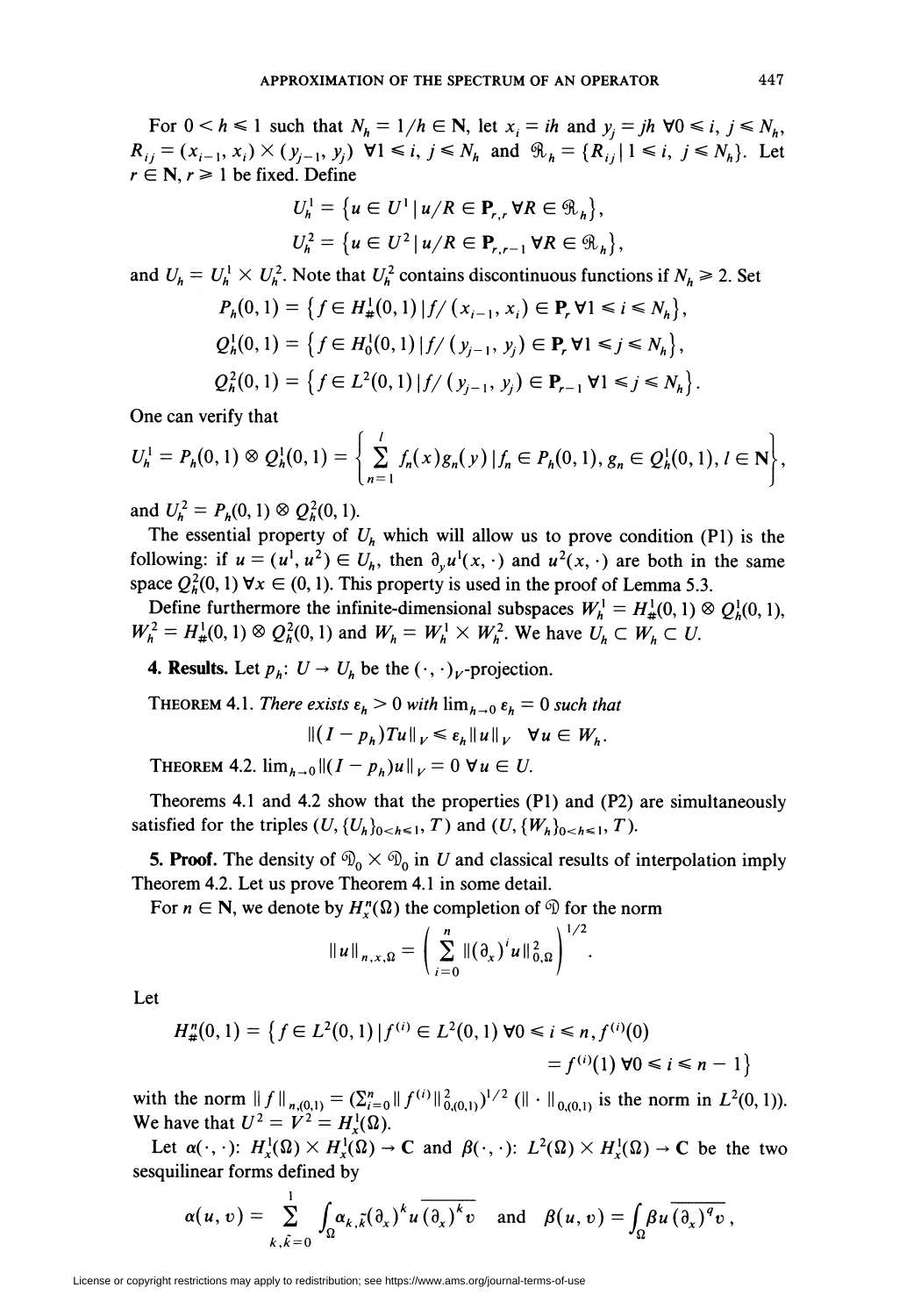where  $\alpha_{k,\tilde{k}}, \beta \in \mathcal{D}$  and  $0 \le q \le 1$ . Suppose that  $\alpha(\cdot, \cdot)$  is coercive on  $H_x^1(\Omega)$ , and define S:  $L^2(\Omega) \to H^1_x(\Omega)$  by  $\alpha(Su, v) = \beta(u, v)$   $\forall v \in H^1_x(\Omega)$ ,  $u \in L^2(\Omega)$ . We remark that  $Su \in H_x^2(\Omega)$   $\forall u \in H_x^2(\Omega)$ . This property can be proven with the same arguments as in Theorem 2.1.

**PROPOSITION** 5.1. There exists  $\varepsilon_h > 0$  with  $\lim_{h \to 0} \varepsilon_h = 0$  such that  $\forall u \in H^q_{\#}(0,1)$  $\otimes Q_h^2(0,1)$   $\exists w_h \in U_h^2$  satisfying  $||Su - w_h||_{1,x,\Omega} \leq \varepsilon_h ||u||_{q,x,\Omega}$ .

The proof of Proposition 5.1 is given at the end of the paper for the case where coefficients  $\alpha_{k,k}$  and  $\beta$  are independent of y.

Define the hermitian sesquilinear forms  $a_0^1(\cdot, \cdot)$ :  $U^1 \times U^1 \to \mathbb{C}$ ,  $a_0^2(\cdot, \cdot)$ :  $U^2 \times$  $U^2 \to \mathbb{C}$  and  $a_0(\cdot, \cdot)$ ,  $\delta a(\cdot, \cdot)$ :  $U \times U \to \mathbb{C}$  by  $a_0^1(u^1, v^1) = a((u^1, 0), (v^1, 0)),$  $a_0^2(u^2, v^2) = a((0, u^2), (0, v^2)), a_0(u, v) = a_0^1(u^1, v^1) + a_0^2(u^2, v^2)$  and  $\delta a(u, v) =$  $a(u, v) - a_0(u, v)$   $\forall u = (u^1, u^2), v = (v^1, v^2) \in U$ .  $a_0(\cdot, \cdot)$  (resp.  $a_0^1(\cdot, \cdot), a_0^2(\cdot, \cdot)$ ) is coercive on U (resp. on  $U^1$ , on  $U^2$ ).

Define the operators  $T_0$ , R:  $U \rightarrow U$  by  $a_0(T_0u, v) = b(u, v)$  and  $a_0(Ru, v) =$  $\delta a(u, v)$   $\forall u, v \in U$ .

**LEMMA** 5.2. There exists  $\epsilon_h > 0$  with  $\lim_{h \to 0} \epsilon_h = 0$  such that  $||(I - p_h)T_0u||_V \le \varepsilon_h ||u||_V \quad \forall u \in W_h.$ 

*Proof.* Suppose that  $B_{22} = 0$ . In this case,  $T_0$  is compact by compactness of the injection from  $U^1$  into  $L^2(\Omega)$ . Thus, the lemma follows from Proposition 1.1 and Theorem 4.2.

By linearity, we can suppose now that  $b(u, v) = \int_{\Omega} B_{22} u^2 \bar{v}^2$ . By Proposition 5.1 with  $\alpha(\cdot, \cdot) = a_0^2(\cdot, \cdot)$ ,  $\beta = B_{22}$  and  $q = 0$ ,  $T_0 u = (0, S u^2)$  and  $\forall v \in W_h^2 \subset L^2(0, 1)$  $\otimes Q_h^2(0,1)$ ,  $\exists w_h \in U_h^2$  such that  $||Sv - w_h||_{1,x,\Omega} \le \varepsilon_h ||v||_{0,\Omega}$ . Consequently

$$
\| (I - p_h) T_0 u \|_V \le \| S u^2 - w_h \|_{1, x, \Omega} \le \varepsilon_h \| u \|_V. \quad \Box
$$

LEMMA 5.3. There exists  $\varepsilon_h > 0$  with  $\lim_{h \to 0} \varepsilon_h = 0$  such that  $\forall u \in W_h$  satisfying  $(\partial_x)^i u \in W_h$   $\forall 0 \le i \le 2$ . We have

$$
\left\|\left(I-p_h\right)Ru\right\|_V\leqslant \varepsilon_h\sum_{i=0}^2\left\|\left(\partial_x\right)^i u\right\|_V.
$$

*Proof.* It suffices to prove Lemma 5.3 separately for each term of  $\delta a(\cdot, \cdot)$ . We shall do it for two of them. The proofs are similar for the other ones.

Consider first the case where  $\delta a(u, v) = \int_{\Omega} A_{25} \partial_{x} u^{2} \partial_{x} v^{1}$ .

We define the space  $E = \{u \in U | (\partial_x)^i u \in U \; \forall 0 \leq i \leq 2\}$  with norm  $||u||_E =$  $\Sigma_{i=1}^2 ||(\partial_x)^i u||_{V}$ . We show that  $R: E \to U$  is compact by the assumption of periodicity,  $\delta a(u, v) = -\int_{\Omega} \partial_x (A_{25} \partial_x u^2) \overline{v}^1$ . Since  $\partial_x (A_{25} \partial_x u^2) \in L^2(\Omega)$   $\forall u \in E$ ,  $R: E \to U$  is compact by the compactness of the injection from  $U^1$  into  $L^2(\Omega)$ . By Theorem 4.2 and Proposition 1.1,  $||(I - p_h)Ru||_V \le \varepsilon_h ||u||_E \forall u \in E$ .

We treat next the term  $\delta a(u, v) = \int_{\Omega} A_{35} \partial_x u^2 \partial_y v^1$ .

Let  $u \in W_h$  be such that  $(\partial_x)^i u \in W_h$   $\forall 0 \le i \le 2$  and  $w \in U^1$  be defined by  $a_0^1(w, \varphi) = \delta a(u, (\varphi, 0))$   $\forall \varphi \in U^1$ . In this proof,  $\varepsilon_h$  is a generic positive function of h such that  $\lim_{h\to 0} \varepsilon_h = 0$  and c is a generic positive constant. Moreover  $\varepsilon_h$  and c are independent of u. Since  $a_0^1(\cdot, \cdot)$  is hermitian and coercive on  $U^1$ , it is possible to show that  $\exists \sigma > 0$  such that  $A_{33}(x, y) \ge \sigma \ \forall (x, y) \in \overline{\Omega}$ . Set  $z = A_{35} \partial_x u^2 / A_{33}$ . Then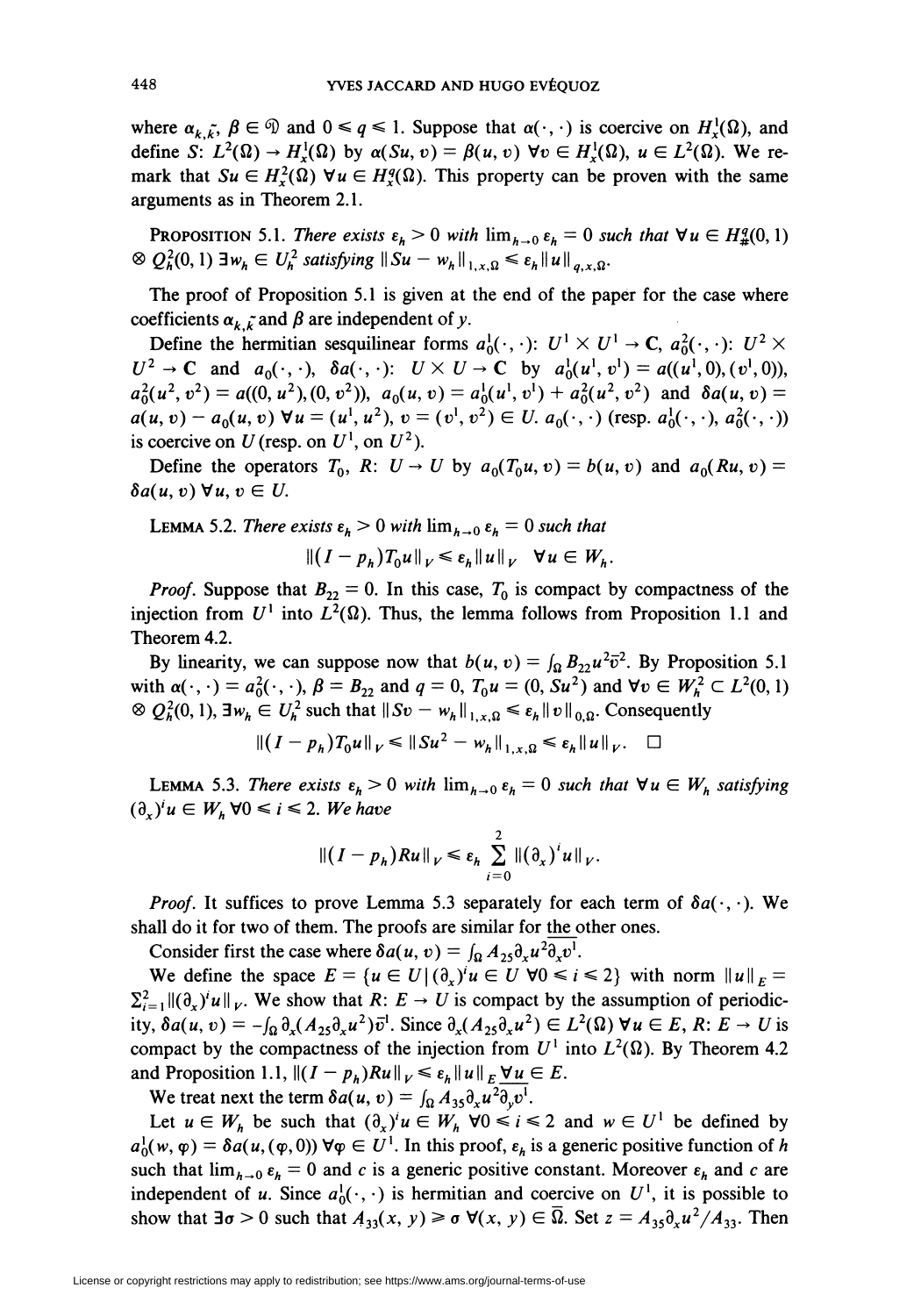$z \in H_x^2(\Omega)$  and  $||z||_{2,x,\Omega} \le c||u||_E$ . Using the arguments of the proof of Proposition 5.1, it is possible to show the existence of  $z_h \in U_h^2$  such that  $||z - z_h||_{1,x,\Omega} \le$  $\varepsilon_h \|\partial_x u^2\|_{2,x,\Omega} \leq \varepsilon_h \|u\|_E.$ 

Define  $t, t_h \in V^1$  by  $\partial_v t = z$ ,  $\partial_v t_h = z_h$ ,  $t(x, 0) = t_h(x, 0) = 0$   $\forall x \in (0, 1)$ . Set  $d(x, y) = y \cdot t(x, 1)$  and  $d_h(x, y) = y \cdot t_h(x, 1), \tilde{t} = t-d$  and  $\tilde{t}_h = t_h - d_h$ . Then:

$$
||t||_{2,x,\Omega} + ||\partial_y t||_{2,x,\Omega} \le c ||z||_{2,x,\Omega} \le c ||u||_E,
$$
  
\n
$$
\sum_{j=0}^{2} ||(\partial_y)^j d||_{2,x,\Omega} \le c ||t(\cdot,1)||_{2,(0,1)} \le c (||t||_{2,x,\Omega} + ||\partial_y t||_{2,x,\Omega}) \le c ||u||_E,
$$
  
\n(1) 
$$
||t - t_h||_{1,x,\Omega} + ||\partial_y (t - t_h)||_{1,x,\Omega} \le c ||z - z_h||_{1,x,\Omega} \le \epsilon_h ||u||_E,
$$
  
\n
$$
||d - d_h||_{1,\Omega} \le c (||t - t_h||_{1,x,\Omega} + ||\partial_y (t - t_h)||_{1,x,\Omega}) \le \epsilon_h ||u||_E,
$$
  
\n
$$
||\tilde{t} - \tilde{t}_h||_{1,\Omega} \le \epsilon_h ||u||_E,
$$

 $\tilde{t}$  and  $\tilde{t}_h \in V^1$ , and, since  $\tilde{t}(x,0) = \tilde{t}_h(x,0) = \tilde{t}(x, 1) = \tilde{t}_h(x, 1) = 0$ ,  $\forall x \in (0,1)$ ,  $\tilde{t}$ and  $\tilde{t}_h \in U^1$ .

Using the essential property of  $U_h$  mentioned in Section 3, we prove that  $\tilde{t}_h \in U_h^1$ : Set  $z_h(x, y) = \sum_n f_n(x)g_n(y)$ , where  $f_n \in P_h(0,1)$  and  $g_n \in Q_h^2(0,1)$ . Let  $\tilde{g}_n$  be defined by  $d\tilde{g}_n/dy = g_n$ ,  $\tilde{g}_n(0) = 0$ . We have  $\tilde{t}_n(x, y) = \sum_n f_n(x)\varphi_n(y)$ , where  $\varphi_n(y) =$  $\tilde{g}_n(y) - y\tilde{g}_n(1)$ . Since  $\varphi_n \in Q_h^1(0, 1), \ \tilde{t}_h \in P_h(0, 1) \otimes Q_h^1(0, 1) = U_h^1$ . Define  $w_1$  and  $w_2 \in W^1$  by  $a_0^1(w_1, v) = \int_{\Omega} A_{33} \partial_v t \overline{\partial_v v} - a_0^1(t, v)$   $\forall v \in U^1$  and  $a_0^1(w_2, v) = a_0^1(d, v)$  $\forall v \in U^1$ .

We prove that the operator which associates  $w_1 \in U^1$  to  $t \in {\varphi \in H^2_{\kappa}(\Omega) | \partial_{\nu} \psi \in \Omega}$  $H_x^2(\Omega)$  with the norm  $\|\psi\|_{2,x,\Omega} + \|\partial_\nu\psi\|_{2,x,\Omega}$  is compact. We have

$$
\int_{\Omega} A_{33} \partial_{y} t \overline{\partial_{y} v} - a_{0}^{1}(t, v)
$$
\n
$$
= - \int_{\Omega} t (A_{11} \overline{v} + A_{21} \overline{\partial_{x} v} + A_{31} \overline{\partial_{y} v})
$$
\n
$$
- \int_{\Omega} \partial_{x} t (A_{12} \overline{v} + A_{22} \overline{\partial_{x} v} + A_{32} \overline{\partial_{y} v}) - \int_{\Omega} A_{13} \partial_{y} t \overline{v} - \int_{\Omega} A_{23} \partial_{y} t \overline{\partial_{x} v}.
$$

Since t and  $\partial_{x}t \in V^{1}$ , the only term for which the compactness is not evident is  $-\int_{\Omega} A_{23}\partial_{\nu}t\overline{\partial_{x}v}$ . Let  $\partial_{x}(A_{23}\partial_{\nu}t) \in L^{2}(\Omega)$  and  $-\int_{\Omega} A_{23}\partial_{\nu}t\overline{\partial_{x}v} = \int_{\Omega}\partial_{x}(A_{23}\partial_{\nu}t)\overline{v}$ . Thus the operator associating  $w_1$  to t is compact. Consequently, Theorem 4.2 and Proposition 1.1 imply the existence of  $w_{1h} \in U_h^1$  such that

$$
(2) \t\t\t ||w_1 - w_{1h}||_{1,\Omega} \le \varepsilon_h (||t||_{2,x,\Omega} + ||\partial_y t||_{2,x,\Omega}) \le \varepsilon_h ||u||_E.
$$

In the same way, by the compactness of the injection from  ${\psi \in H_x^2(\Omega) | (\partial_v)^j \psi \in}$  $H_x^2(\Omega)$   $\forall 0 \le j \le 2$ , with norm  $\Sigma_{j=0}^2 \|\theta_v\|^j \psi\|_{2,x,\Omega}$ , into  $V^1$ ,  $\exists w_{2h} \in U_h^1$  such that

(3) 
$$
\|w_2 - w_{2h}\|_{1,\Omega} \leq \varepsilon_h \sum_{j=0}^2 \|(\partial_y)^j d\|_{2,x,\Omega} \leq \varepsilon_h \|u\|_E.
$$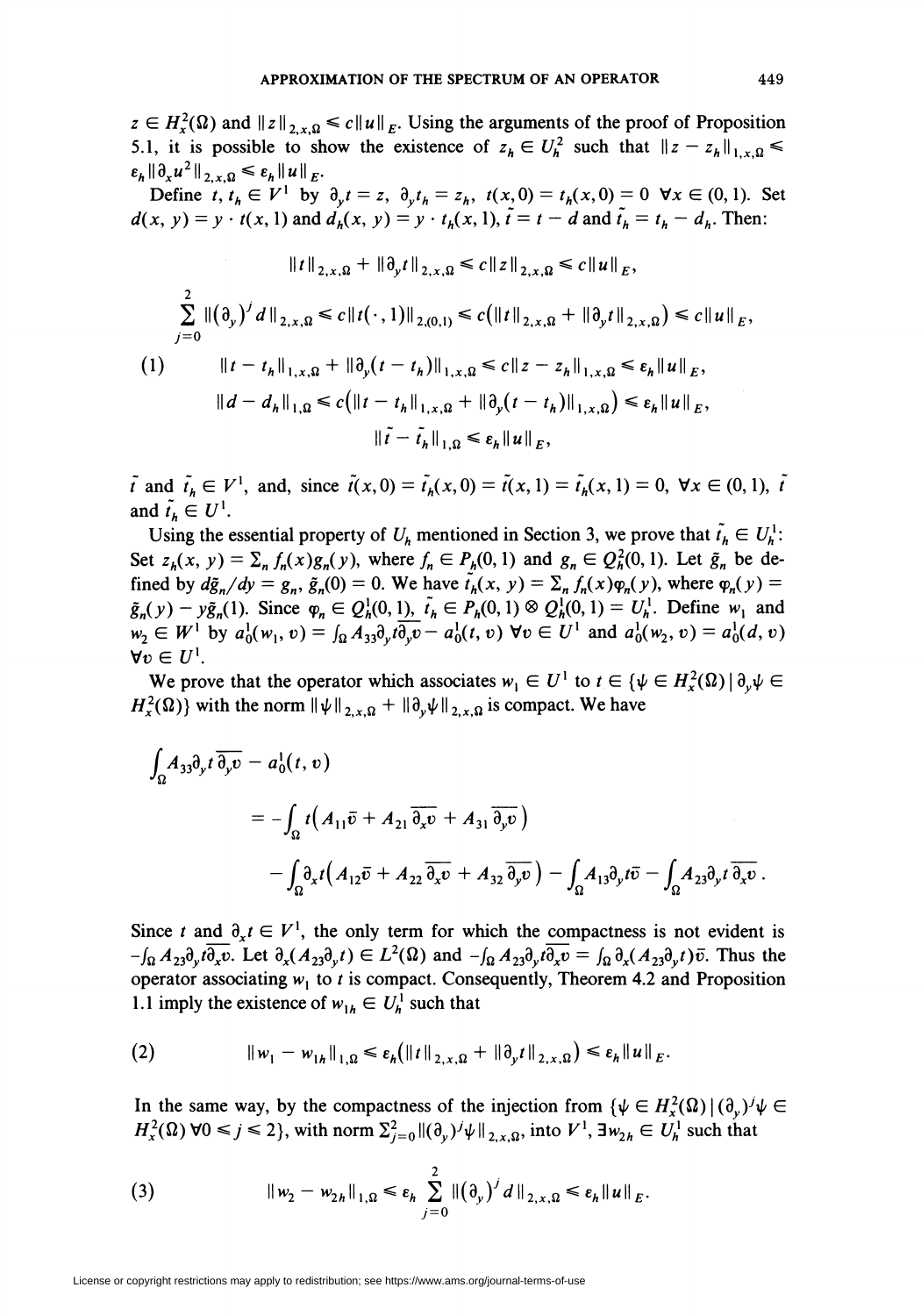We prove that  $w = \tilde{t} + w_1 + w_2$ . For  $v \in U^1$ , we have

$$
a_0^1(w - \tilde{t}, v) = \int_{\Omega} A_{35} \partial_x u^2 \overline{\partial_y v} - a_0^1(t, v) + a_0^1(d, v)
$$
  
= 
$$
\int_{\Omega} A_{33} \partial_y t \overline{\partial_y v} - a_0^1(t, v) + a_0^1(d, v) = a_0^1(w_1 + w_2, v),
$$

i.e.,  $w = \tilde{t} + w_1 + w_2$  since  $t \in U^1$ . Set  $w_h = \tilde{t}_h + w_{1h} + w_{2h} \in U_h^1$ . By  $(1)$ ,  $(2)$ , and  $(3)$ , we finally obtain that

$$
||(I - p_h)Ru||_V \le ||w - w_h||_{1,\Omega} \le \varepsilon_h ||u||_E. \quad \Box
$$

Define  $||u||_{a_0} = (a_0(u, u))^{1/2}$   $\forall u \in U$ , and set  $||R||_{a_0} = \sup_{u \in U: ||u||_{a_0} = 1} ||Ru||_{a_0}$ . LEMMA 5.4.  $\|R\|_{a_0}$  < 1.

*Proof.* Since R is selfadjoint, it is sufficient to prove that its spectrum  $\sigma(R) \subset$ (-1, 1). We prove that the form  $a_{\lambda}(u, v) = a_0(u, v) + \lambda \delta a(u, v)$  is coercive on U  $\forall \lambda \in [-1,1]$ . By coerciveness of  $a_0(\cdot, \cdot)$ ,  $\exists \sigma > 0$  such that  $\min(a(u, u), a_0(u, u)) \geq$  $\sigma ||u||_V^2 \forall u \in U$ . Let  $u \in U$  be fixed. If  $\lambda \in [0,1],$ 

$$
a_{\lambda}(u, u) = \lambda a(u, u) + (1 - \lambda) a_0(u, u) \ge (\lambda \sigma + (1 - \lambda) \sigma) ||u||_V^2 = \sigma ||u||_V^2.
$$
  
If  $\lambda \in [-1, 0]$ , set  $v = (u^1, -u^2)$  and so

$$
a_{\lambda}(u, u) = a_0(v, v) - \lambda \delta a(v, v) = a_{-\lambda}(v, v) \geq \sigma ||v||^2_V = \sigma ||u||^2_V.
$$

Consequently, if  $\lambda \in [-1, 1]$ ,  $\lambda \neq 0$ , we have  $a_0((I + \lambda R)u, v) = a_\lambda(u, v) \forall u, v \in U$ and, by coerciveness,  $I + \lambda R$ :  $U \rightarrow U$  is an isomorphism. Letting  $\lambda$  vary, we obtain that  $\sigma(R) \subset (-1,1)$ .  $\Box$ 

It is not difficult to prove that  $W_h$  is a closed subspace in U. Define then  $\Pi_h$ :  $U \rightarrow U_h$  and  $\prod_h: U \rightarrow W_h$  the  $a_0(\cdot, \cdot)$ -projections.

LEMMA 5.5. Let  $n \in \mathbb{N}$  be fixed. If  $u \in U$  satisfies the relation  $(\partial_x)^i u \in U$   $\forall 0 \leq i \leq$ n, then  $(\partial_x)^i \hat{\Pi}_h u \in W_h$   $\forall 0 \leq i \leq n$  and there exists  $c > 0$  independent of u and of h such that

$$
\sum_{i=0}^n \|(\partial_x)^i \hat{\Pi}_h u\|_V \leq c \sum_{i=0}^n \|(\partial_x)^i u\|_V.
$$

This lemma can be proven with arguments similar to those in the proof of Theorem 2.1.

*Proof of Theorem* 4.1. Let  $u \in W_h$ . In this proof,  $\varepsilon_h$  denotes a generic function of h such that  $\lim_{h\to 0} \varepsilon_h = 0$  and c represents a generic positive constant. Moreover,  $\varepsilon_h$ and c are independent of u. For  $v \in U$ , we have  $a_0((I + R)Tu, v) = a(Tu, v) =$  $a_0(T_0u, v)$ . Thus,  $Tu = T_0u - RTu$ . Consequently, we have that

$$
\| (I - \Pi_h) T u \|_{a_0} \le \| (I - \Pi_h) T_0 u \|_{a_0} + \| (I - \Pi_h) R \hat{\Pi}_h T u \|_{a_0}
$$
  
+ 
$$
\| (I - \Pi_h) R (I - \hat{\Pi}_h) T u \|_{a_0}.
$$

By Lemma 5.2,

$$
\|(I-\Pi_h)T_0u\|_{a_0} \le c\|(I-p_h)T_0u\|_{V} \le \varepsilon_h\|u\|_{V}.
$$

By Theorem 2.1 and Lemmas 5.5 and 5.3,

$$
\| (I-\Pi_h)R\hat{\Pi}_h T u\|_{a_0} \leq c \| (I-p_h)R\hat{\Pi}_h T u\|_{V} \leq \varepsilon_h \sum_{i=0}^2 \|(\partial_x)^i \hat{\Pi}_h T u\|_{V} \leq \varepsilon_h \|u\|_{V}.
$$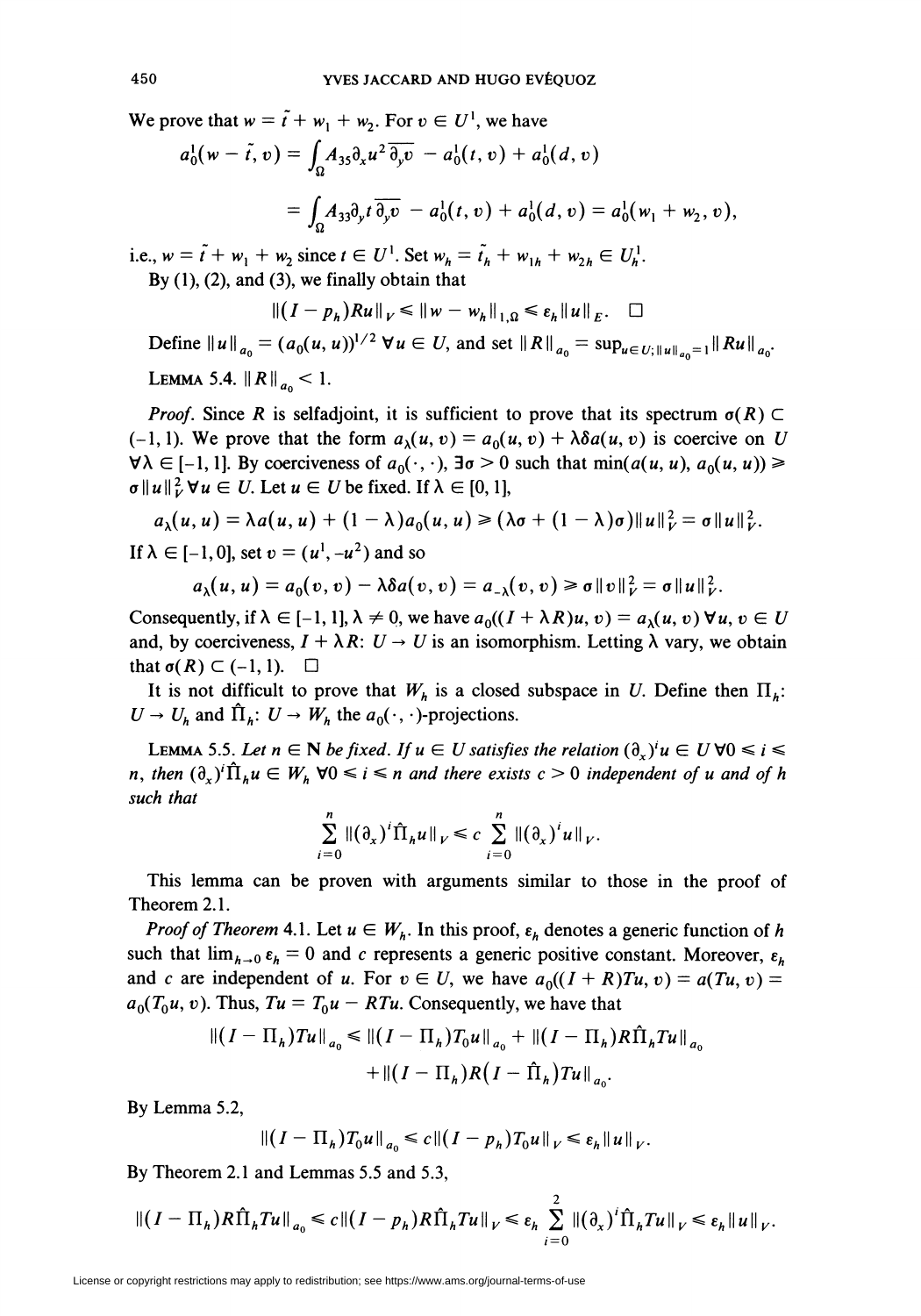Moreover,

$$
\left\|\left(I-\Pi_h\right)R\left(I-\hat{\Pi}_h\right)Tu\right\|_{a_0} \leq \left\|R\right\|_{a_0}\left\|\left(I-\Pi_h\right)Tu\right\|_{a_0} \leq \left\|R\right\|_{a_0}\left\|\left(I-\hat{\Pi}_h\right)Tu\right\|_{a_0}
$$
  
since  $U_h \subset W_h$ . Consequently,

$$
\| (I - \Pi_h) T u \|_{a_0} \le \varepsilon_h \| u \|_V + \| R \|_{a_0} \| (I - \Pi_h) T u \|_{a_0}.
$$

By Lemma 5.4,  $||R||_{a_0} < 1$  and consequently  $||(I - \Pi_h)Tu||_{a_0} \le \varepsilon_h ||u||_V$ . Finally,  $||(I - p_h)Tu||_V \le c||(I - \Pi_h)Tu||_a \le \epsilon_h ||u||_V.$ 

We prove now Proposition 5.1. For the sake of simplicity we shall suppose that the coefficients  $\alpha_{k\vec{k}}$  and  $\beta$  are independent of the variable y, and we give the proof in this case.

Define the sesquilinear forms  $\dot{\alpha}(\cdot, \cdot)$ :  $H^1_{\#}(0, 1) \times H^1_{\#}(0, 1) \to \mathbb{C}$  and  $\dot{\beta}(\cdot, \cdot)$ :  $L^2(0,1) \times H^1_{\#}(0,1) \to \mathbb{C}$  by

$$
\dot{\alpha}(f,g) = \sum_{k,\tilde{k}=0}^{1} \int_{0}^{1} \alpha_{k,\tilde{k}}(x) f^{(k)} \overline{g^{(\tilde{k})}} dx \text{ and } \dot{\beta}(f,g) = \int_{0}^{1} \beta(x) f \overline{g^{(q)}} dx.
$$

 $\mathring{\alpha}(\cdot,\cdot)$  is coercive on  $H^1_{\#}(0,1)$ . Let  $\mathring{S}: L^2(0,1) \to H^1_{\#}(0,1)$  be defined by  $\mathring{\alpha}(\mathring{S}f, g)$  =  $\beta(f, g) \forall g \in H^1_{\#}(0, 1), f \in L^2(0, 1).$ 

LEMMA 5.6. Let  $u(x, y) = f(x)g(y)$ , where f and  $g \in L^2(0, 1)$ . Then  $Su(x, y) =$  $(\hat{S}f)(x)g(y).$ 

*Proof.* One uses test functions in  $H^1_{\#}(0, 1) \otimes L^2(0, 1)$  and the density of  $H^1_{\#}(0, 1) \otimes$  $L^2(0, 1)$  in  $H^1(0, 1)$ .  $\Box$ 

**LEMMA** 5.7. There exists  $\varepsilon_h > 0$  with  $\lim_{h \to 0} \varepsilon_h = 0$  such that  $\forall f \in H^q_{\#}(0, 1)$ ,  $\exists g_h \in$  $P_h(0, 1)$  satisfying  $\|\r{S}f - g_h\|_{1,(0,1)} \leq \varepsilon_h \|f\|_{q,(0,1)}.$ 

*Proof.* By the compactness of the injection from  $H^2_{\#}(0, 1)$  into  $H^1_{\#}(0, 1)$ , by density at the limit (property (P2)) of  $\{P_h(0, 1)\}_{0 \le h \le 1}$  in  $H^1_{\#}(0, 1)$ , and by Proposition 1.1, there exists  $\epsilon_h > 0$  with  $\lim_{h \to 0} \epsilon_h = 0$  such that  $\forall g \in H^2_{\#}(0,1)$ , and there exists  $g_h \in P_h(0, 1)$  satisfying  $||g - g_h||_{1,(0,1)} \le \varepsilon_h ||g||_{2,(0,1)}$ . By elliptic regularity of  $\dot{S}$ ,  $\mathring{S}f \in H^2_{\#}(0,1)$   $\forall f \in H^q_{\#}(0,1)$  and there exists  $c > 0$  independent of f such that  $\|\hat{S}f\|_{2,(0,1)} \le c \|f\|_{q,(0,1)}$ . Setting  $g = \hat{S}f$ , we obtain:

$$
\|\check{S}f - g_h\|_{1,(0,1)} \le \varepsilon_h \|\check{S}f\|_{2,(0,1)} \le \varepsilon_h \|f\|_{q,(0,1)}. \quad \Box
$$

*Proof of Proposition* 5.1. Let  $\{g_i | 1 \le i \le r_h\}$  be a  $(\cdot, \cdot)_{0,(0,1)}$ -orthonormal basis of  $Q_h^2(0, 1)$ .  $(r_h = rN_h$  is the dimension of  $Q_h^2(0, 1)$ .) Let  $u(x, y) = \sum_{i=1}^{r_h} f_i(x)g_i(y)$  $H_4^q(0, 1) \otimes Q_h^2(0, 1)$ . By Lemma 5.7,  $\exists f_{i_h} \in P_h(0, 1)$  such that  $\|\mathring{S}f_i - f_{i_h}\|_{1,(0,1)} \le \epsilon_h \|f_i\|_{q,(0,1)}$   $\forall 1 \le i \le r_h$ . Set  $w_h(x, y) = \sum_{i=1}^{r_h} f_{i_h}(x)g_i(y) \in U_h^2$ . By Lemma 5.6, we have

$$
\begin{aligned} \|Su - w_h\|_{1,x,\Omega} &= \left(\sum_{i=1}^{r_h} \|\mathring{S}f_i - f_{i_h}\|_{1,(0,1)}^2\right)^{1/2} \\ &\leq \varepsilon_h \left(\sum_{i=1}^{r_h} \|f_i\|_{q,(0,1)}^2\right)^{1/2} = \varepsilon_h \|u\|_{q,x,\Omega}. \quad \Box \end{aligned}
$$